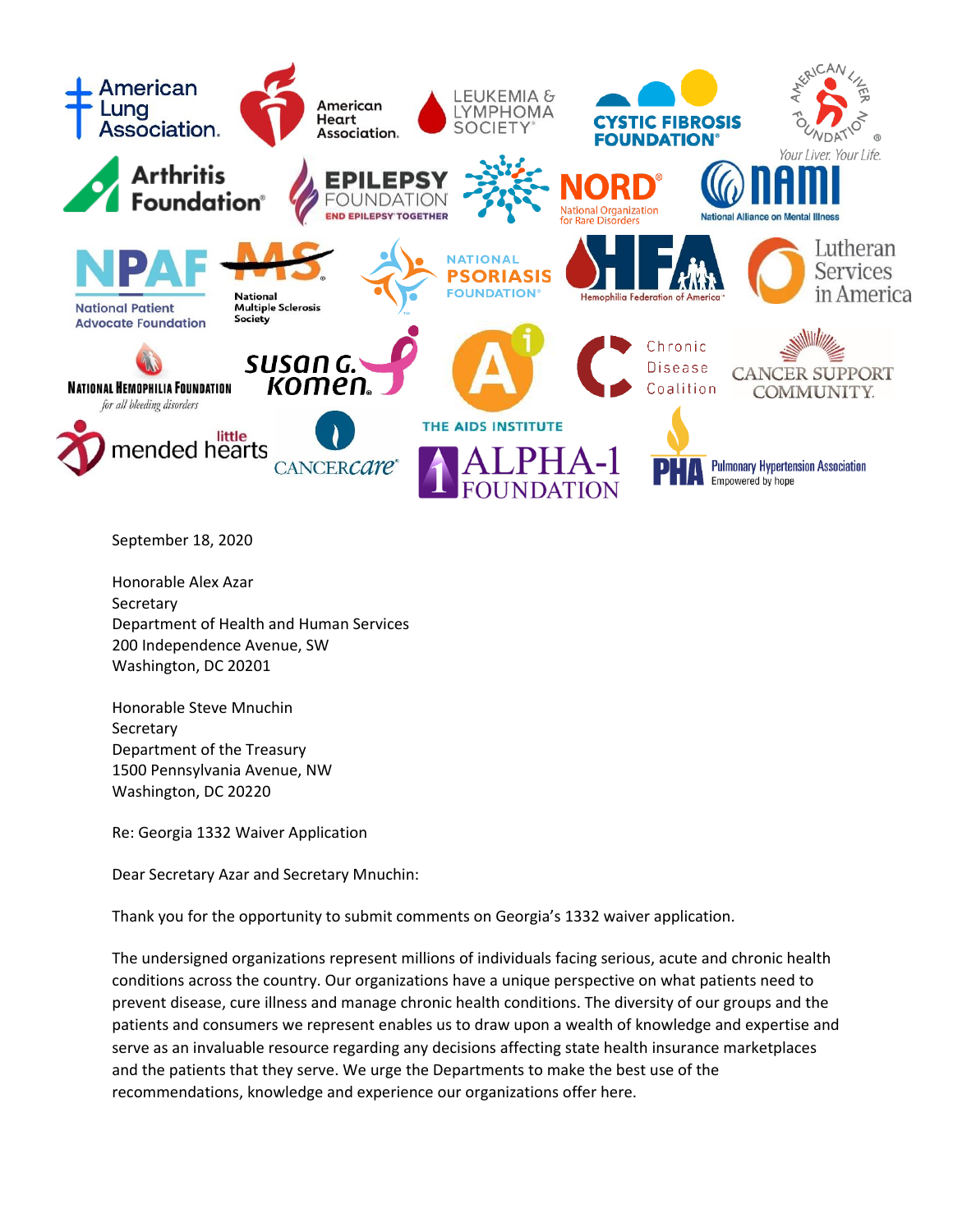While we support Georgia's plan to establish a reinsurance program, we strongly oppose the state's attempt to prohibit Georgians from choosing to enroll in coverage through Healthcare.gov, which if successful likely would reduce enrollment in comprehensive coverage and jeopardize quality and affordable healthcare coverage for patients with acute and chronic health conditions. The state's socalled "Georgia Access" Model would reduce the enrollment pathways now available to Georgians and dictate that individuals use an insurer or broker. These options, that the state hopes to make mandatory, are already widely available to Georgians, who are free to choose them absent a waiver. This proposal dramatically increases the risk of consumer confusion, creating a high likelihood that people will lose coverage and others will enroll in plans that are inadequate for their health needs. Our organizations urge the Departments not to approve the Georgia Access Model portion of this waiver.

## Georgia Access Model

Georgia's application proposes to prohibit Georgians from choosing to enroll in coverage through the neutral Healthcare.gov platform and instead would require that people enroll directly through insurers or brokers. This policy will make it harder for patients to enroll in comprehensive, affordable healthcare coverage and our organizations oppose this change.

## *Impact on Coverage*

The state's decision to fragment its market, while depriving Georgians of their most commonly used pathway to individual market coverage, makes it highly likely that some of the 450,000 Georgians who currently purchase comprehensive coverage through the marketplace will lose it. This could have a serious impact on the health of patients who are in the middle of treatment for a chronic or acute health condition and rely on regular visits with healthcare providers or daily medications to manage their conditions. Our patients cannot afford a sudden gap in care.

The state asserts that enrollment will increase, on net, by 25,000 due to "increased web-broker marketing" and the ability of individuals to shop for coverage "through multiple channels." These vague claims lack a reasonable basis and inexplicably ignore the current enrollment options available in the state's individual market. Web-brokers can and do market coverage to Georgia consumers today, and these entities can and do enroll Georgians in individual market coverage. As the application itself observes, about 20 percent of marketplace enrollees enrolled directly in 2020. Georgians do not need Georgia Access to take advantage of "multiple channels" of enrollment. All that Georgia Access does is eliminate the enrollment channel on which the majority of the state's individual market consumers have chosen to rely.

The application's attempt to explain why this reduction in choice will produce a net enrollment gain of 25,000 specifically also lacks a reasonable basis. To arrive at this figure, the state notes that the share of individual market enrollment in Georgia via private vendors has increased by about 4 percentage points a year from 2018-2020. By extending this trend to 2022, the state suggests there will be 33,000 additional private vendor enrollments, offset by an approximately 2 percent (8,000 people) decrease in marketwide enrollment during the transition. These projections suffer from fundamental defects.

First, the trend on which the state relies for its projections of total enrollment (the 4 percentage point yearly growth in private enrollments) does not describe changes in total enrollment. Rather, it describes changes in the *share* of enrollment via private vendors. There is no reason whatsoever to assume that a trend in the share of private enrollments would be predictive of changes in total enrollment in a waiver scenario, nor does the application even attempt to offer an explanation for why that might be the case.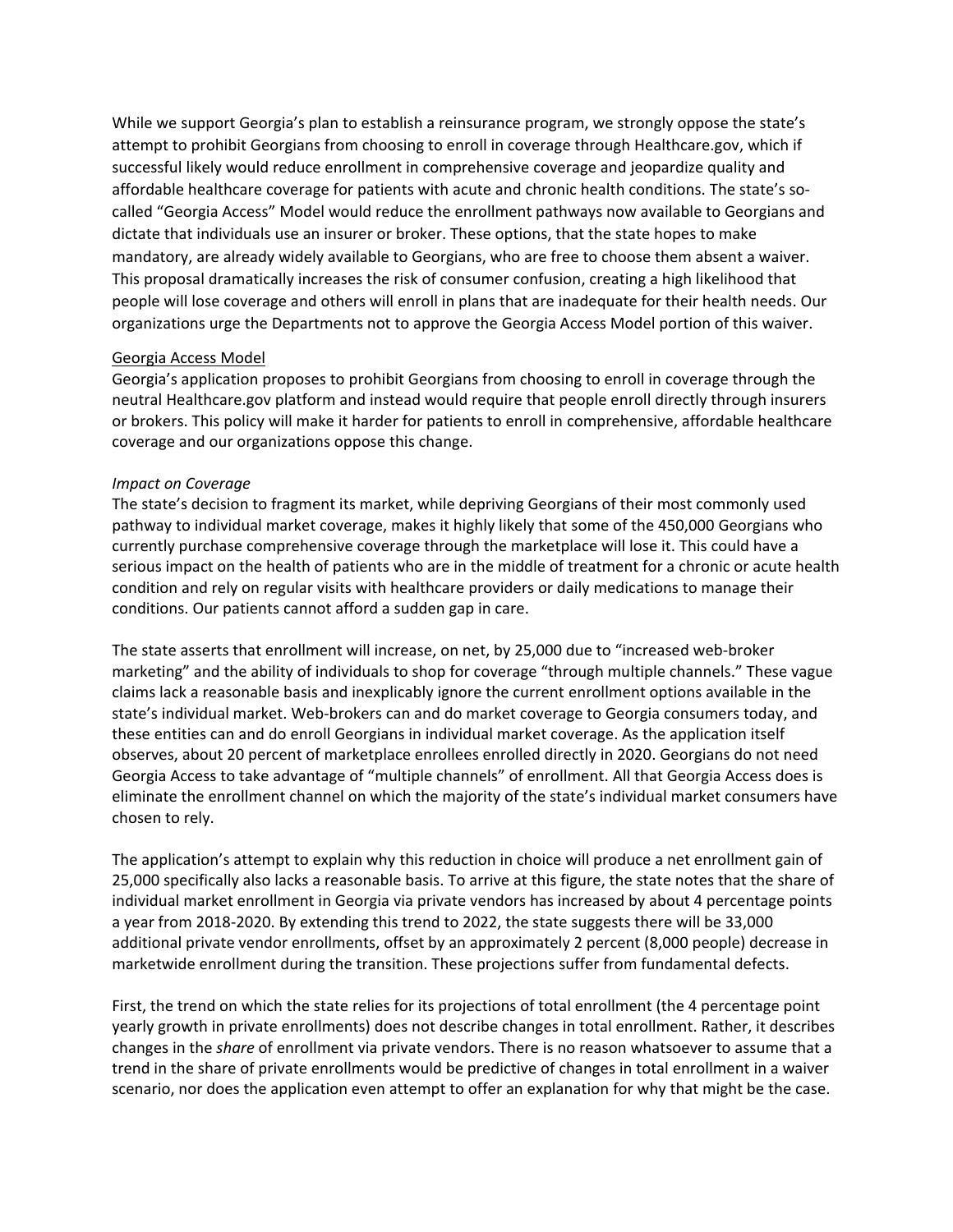(For example, if the state's application is approved, the share of private enrollments will jump from approximately 20 percent to 100 percent, in the absence of Healthcare.gov. This metric fails to a indicate the impact of the waiver on total coverage take-up.) This analysis is insufficient to support waiver approval.

Second, the trend on which the state is focused occurred *in the absence of the waiver*. The state does not, and presumably cannot, explain why, going forward, such growth will continue *only* if the waiver is implemented. Because the growth trend is not contingent on the waiver, it cannot be attributed to the waiver for purposes of evaluating federal law compliance.<sup>1</sup>

Georgia's assertion that only about 2% (8,000 enrollees) of the market will lose coverage under its proposal is also insufficient. The state claims that this projection "is based on experience seen in other states when transitioning" from the federal marketplaces. Yet recent marketplace transitions do not support this claim. For example, when Nevada transitioned from the federal marketplace to its own enrollment platform, a transition years in the making that by all accounts went smoothly, the state still saw an enrollment decline of 7%.<sup>2</sup> Georgia, for its part, seeks to initiate an unprecedented transition  $$ likely occurring while the country continues to suffer from the pandemic — that is likely to place greater strain on state resources and current enrollees than what was experienced in these states. Under the circumstances, it is reasonable to expect enrollment declines in excess of those seen in Nevada and other states that have shifted enrollment platforms.

Patients will also lose access to features of Healthcare.gov that help to facilitate enrollment in quality and affordable healthcare coverage, further contributing to coverage losses. Currently, when Healthcare.gov screens individuals for eligibility for premium tax credits, it lets consumers know if they are eligible for Medicaid coverage and refers them to the state's Medicaid agency. Under the Georgia Access Model, brokers and other private entities would have no incentive to provide this kind of assistance and could be instead be motivated to enroll Medicaid-eligible individuals in skimpy plans that would not provide comprehensive coverage but for which they earn a commission. Additionally, Healthcare.gov can automatically re-enroll individuals who signed up for coverage last year but do not select a new plan into coverage for the following year. However, under the Georgia Access Model, patients would lose access to the auto-enrollment function of Healthcare.gov, which automatically reenrolled 80,000 Georgians in healthcare coverage for 2020.<sup>3</sup> Our organizations are deeply concerned about these potential coverage losses.

#### *Impact on Comprehensiveness*

Today, patients who shop on Healthcare.gov can trust that they are purchasing a health insurance plan that will allow them to manage their health conditions. However, under the Georgia Access Model, issuers and brokers could sell QHPs alongside other types of plans that discriminate against people with pre-existing conditions and will not cover enrollees' medical expenses if they get sick. Indeed, it is a stated objective of Georgia's waiver for insurers to do exactly that. This will almost certainly create confusion for patients and lead them to purchase coverage that does not cover preventive and primary care, hospitalizations, emergency room visits, prescription medications and other treatments and services needed to maintain their health. There is already evidence of misleading marketing related to short-term and other skimpy plans leading individuals to unwittingly enroll in coverage that lacks key patient protections.<sup>4</sup> This problem would likely worsen in Georgia under this proposal.

Healthcare.gov shows consumers all QHPs available in their area and does not favor certain plans over others. However, brokers who would be helping individuals through the enrollment process under the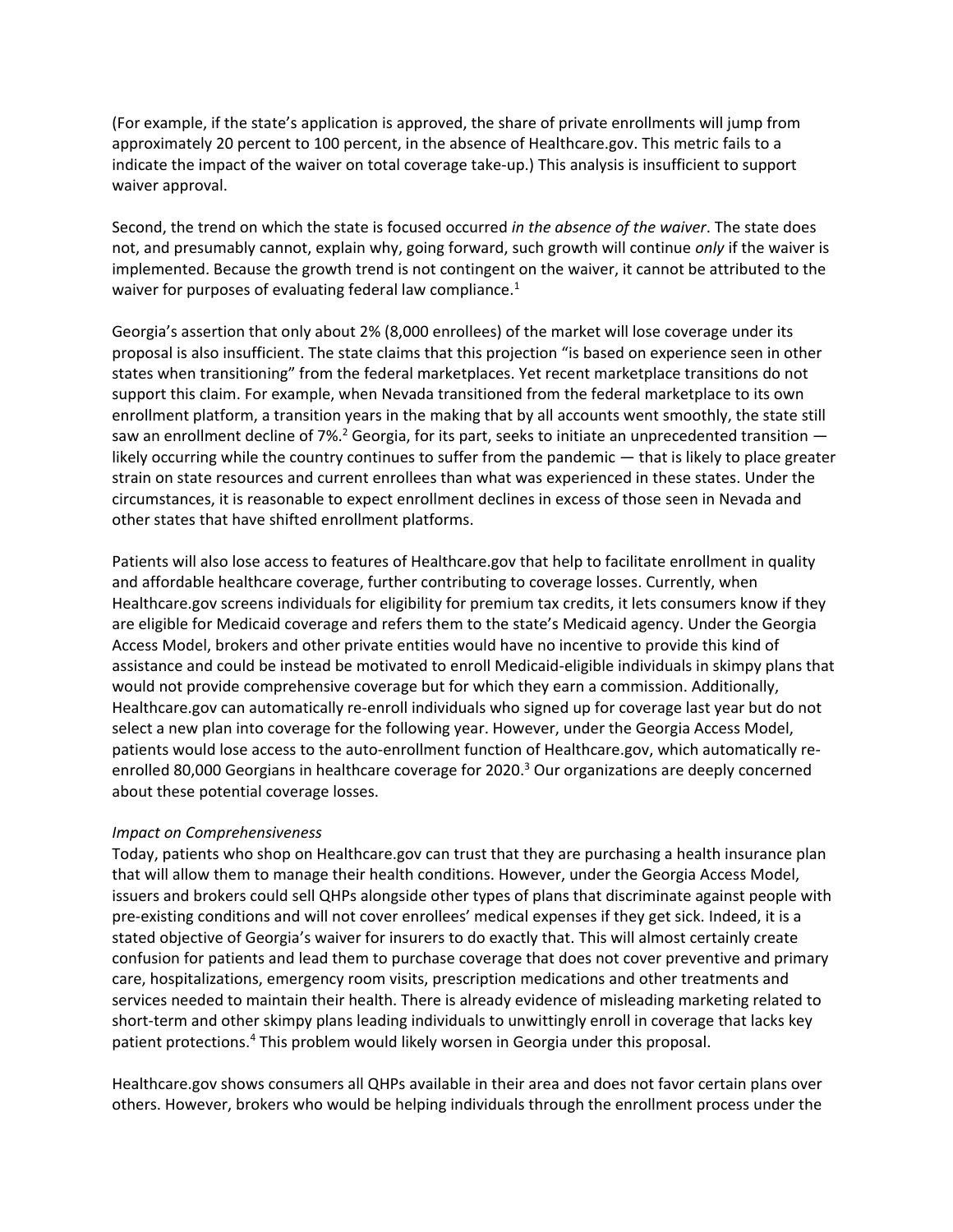Georgia Access Model would not have to show individuals all of their plan options and may receive larger commissions for certain plans over others that influence their recommendations to patients. Increasing the reliance on insurers and brokers will limit the ability of patients with chronic and acute health conditions to compare plan price and benefit design in an unbiased manner to choose the right plan for them and could ultimately result in harm to patients who become enrolled in sub-standard or inadequate insurance coverage that does not meet their needs. This failure to appropriately shield patients from risk is unacceptable.

## *Impact on Affordability*

The state predicts that moving to enhanced direct enrollment with web brokers will bring down premiums. Unfortunately, the opposite could happen. The state's claims are premised on the assumption that the waiver will significantly increase enrollment. As discussed above, these assumptions are deeply flawed. Contrary to its analysis, the market fragmentation and consumer confusion caused by the Georgia Access Model risks making the individual market risk pool sicker and more expensive. With this waiver, some individuals are likely to drop comprehensive coverage and opt for a non-compliant plan or forgo coverage altogether. As non-compliant, non-comprehensive plans are less attractive  $-$  and often, because of underwriting practices, inaccessible  $-$  to people with preexisting conditions, it is likely that those who shift out of the ACA-compliant market will be disproportionately healthy. By contrast, those who remain in the individual market are likely to have more complex health conditions, causing premiums to be higher than they would be in the absence of the waiver.

In addition, the application fails to account for the costs to consumers of increased broker commissions. By forcing consumers to enroll via an insurer or broker, the Georgia Access Model necessarily will drive up the share of enrollments effectuated through these pathways. In the state's view, this should result in an increase in the total volume of broker commissions. Such commissions are, of course, paid for by increases in premiums. Yet Georgia fails to account for any increase in premiums due to these foreseeable costs.

#### Reinsurance

Reinsurance is an important tool to help stabilize health insurance markets. Reinsurance programs help insurance companies cover the claims of very high cost enrollees, which in turn keeps premiums affordable for other individuals buying insurance on the individual market. Reinsurance programs have been used to stabilize premiums in a number of healthcare programs, such as Medicare Part D. A temporary reinsurance fund for the individual market was also established under the Affordable Care Act and reduced premiums by an estimated 10% to 14% in its first year.<sup>5</sup> A recent analysis by Avalere of seven states that have already created their own reinsurance programs through Section 1332 waivers found that these states reduced individual market premiums by an average of 19.9% in their first year.<sup>6</sup>

Georgia's proposal will create a reinsurance program starting for the 2022 plan year and continuing for five years. Based on the initial analysis commissioned by the state, this program is projected to reduce premiums by 10% in 2021 and increase the number of individuals obtaining health insurance through the individual market. This would help patients with pre-existing conditions obtain affordable, comprehensive coverage.

Georgia's proposal estimates that this reinsurance program will cost the state approximately \$100 million, which will come from the state's general fund. As Georgia moves forward with allocating funding for this program, it is important that the state not do so by cutting funding for other public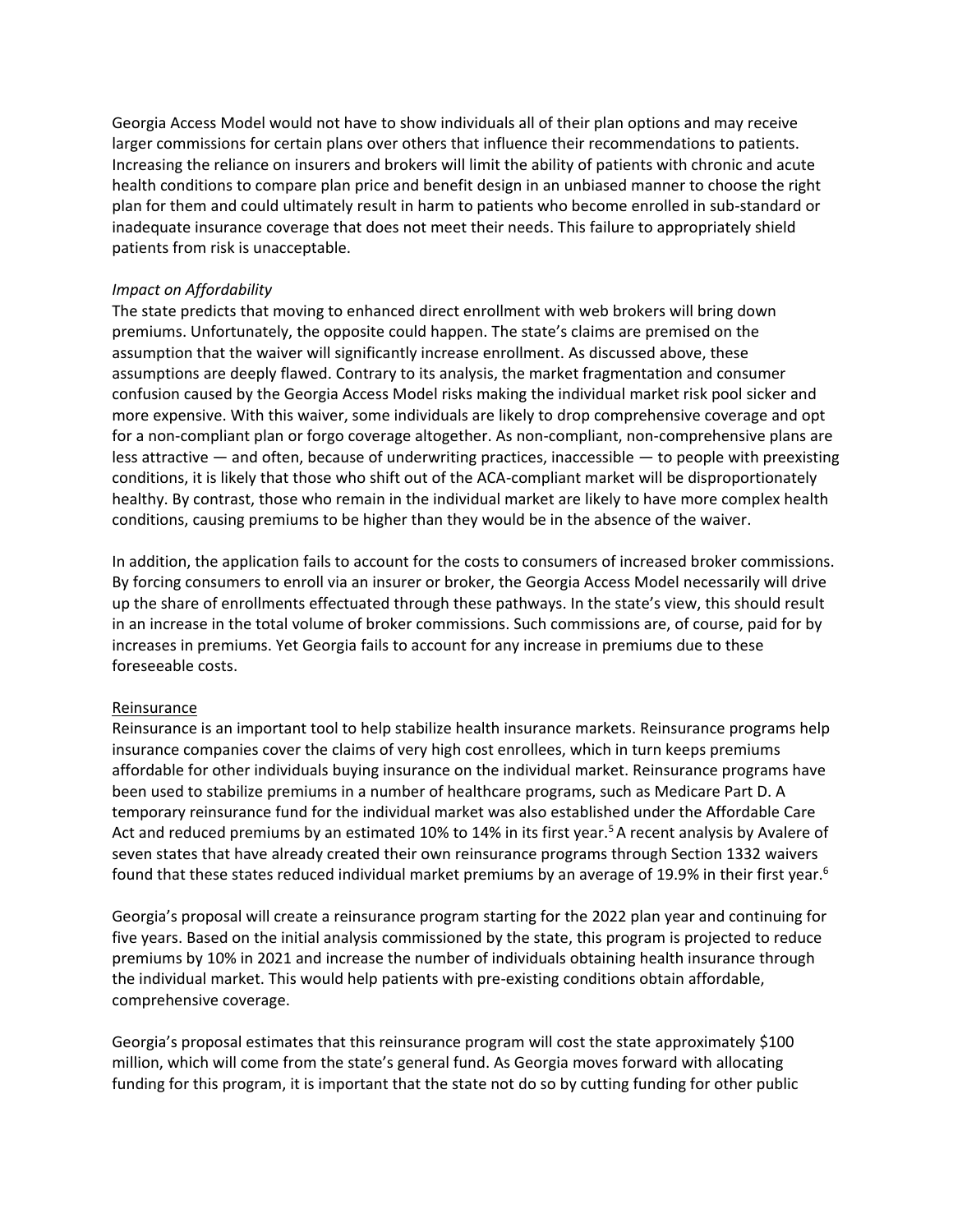health and coverage programs. This would diminish health and access to care for Georgians, undermining the core goals of a reinsurance program.

## Public Comment

As many of our organizations in Georgia wrote in a letter to Governor Kemp on July 17, 2020,<sup>7</sup> a fifteenday comment period is not sufficient to solicit meaningful comments on a proposal that would have such a substantial impact on access to care for patients in Georgia. A change of this significance should have been subject to a full comment period of at least 30 days to ensure that stakeholders, including the healthcare industry, patients and consumers and other interested parties, have adequate time to offer input to the state.

Since the state released the first, now outdated, version of its waiver application last year, COVID-19 has overwhelmed our healthcare system and highlighted the need for adequate and affordable health insurance coverage more than ever. If someone without health insurance contracts the COVID-19 virus, they may be forced to make the difficult decision to not be tested and treated due to fears about the cost of care. That puts all Georgians – particularly the people we represent – at risk. The state's proposals are not directly related to COVID-19 and not slated to take effect until 2022. The Departments should require Georgia to reopen a comment period of at least 30 days to allow additional time to facilitate public review of and input on these important proposals.

Additionally, although Georgia is required to include in its application a comprehensive description of the program it will use to implement the waiver, this critical information is lacking. While the state is clear that it wants to end Georgians' access to HealthCare.gov, the particulars of what will follow are omitted from the application. All the state offers is an outline of how it hopes to implement an unprecedented transition and promises that it "will develop" robust implementation plans in the future. This is insufficient to satisfy federal requirements and places an impermissible burden on consumers and stakeholders as they attempt to understand and provide input on this proposal.

# Conclusion

Our organization believe that the Georgia Access Model withholds access to quality and affordable healthcare coverage for thousands of patients with serious and chronic health conditions. While we support Georgia's reinsurance program, we strongly urge the Departments to reject the Georgia Access Model portion of this 1332 waiver application.

Thank you for the opportunity to provide comments.

#### Sincerely,

American Lung Association Alpha-1 Foundation American Heart Association American Liver Foundation Arthritis Foundation Cancer Support Community CancerCare